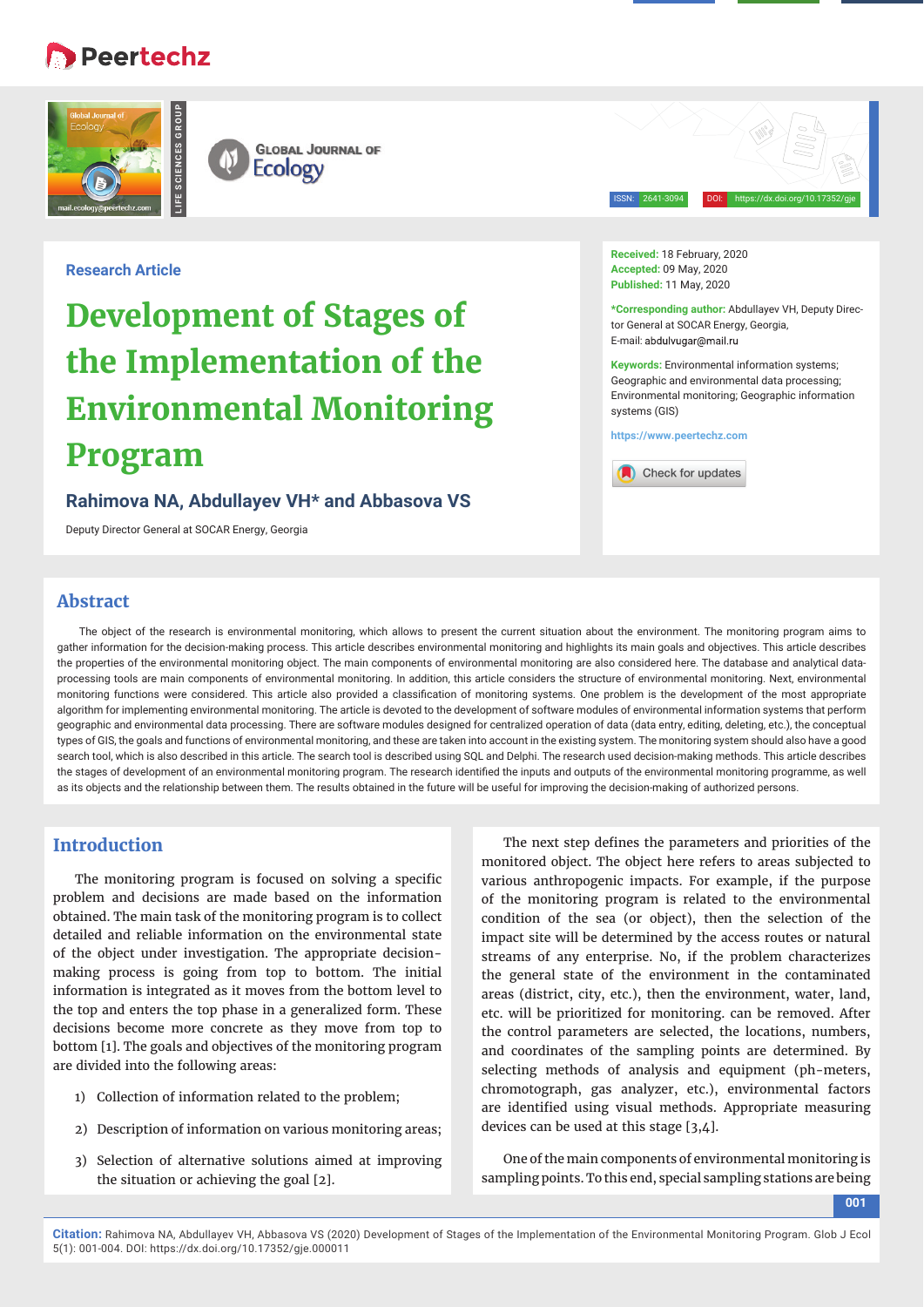ි

established at observation points. After sampling, laboratory tests are performed to determine its physical, physicalchemical and ecotoxicological parameters [5]. Documentation of the results is entrusted to the monitoring person. After the monitoring, an authorized person shall draw up an appropriate act. After the ingredients are analyzed, the preliminary results are compared with the results obtained and placed in the log of the laboratory. The results are being interpreted to ensure long-term retention of the analyzes. Interpretation – forms a description of objects or situations according to the observed data. At the same time, they are explained by describing the monitoring situation [6]. Regular relationships between the properties of the objects are detected and these laws are used to reveal new information. Based on the discovery of irregular relationships between the characteristics, the correct results are realized. There is a great need for modern data technology, because manual data analysis presents a number of difficulties to classify results (data) over the years. Information system are used for this purpose, and the results of monitoring and data from their analysis are posted on the database [7].

The concept of a database that is the basis of information technology is one of the important areas of scientific and technical development. Widespread use of GIS (geographic information systems) technologies is also currently being used in environmental monitoring [8].

Recently, the environmental impact assessment has been designed to automate analyzes of environmental monitoring tools, and present complex and multifunctional aspects. Environmental information systems have the potential to expose environmental problems from large and small distances, to monitoring environmental quality, to accurately identify the source of environmental problems and to make predictions of development. Remote sensing technologies, satellites and even mobile phones help ecologists to monitor and manage the environment, reduce emissions and increase energy efficiency. The creation of such systems is based on a combination of complex data and knowledge that can be difficult to organize [9].

The relevance of research is based on the need to determine the level of environmental pollution. Thus, the object the research has chosen environmental monitoring to allow the collection of the necessary data. The aim of the research is to develop an environmental monitoring program. To do this, define the main environmental objects and the relationships between them, the input and output data used in the system.

### **Methods of research**

Environmental monitoring is a hierarchical structure, complex observation method, and is a system for assessing and predicting changes in the environment as a result of anthropogenic effects of the ecosystem. As it turns out, the environmental monitoring system incorporates information (monitoring) and management components. There is a direct and opposite information communication between the elements of the system. Such information relationships improve the overall management process and simplify the decision-making process to address the overall situation [10].

Environmental monitoring system:

- Information on the state of the environment.
- Observation and information on the causes of the event.
- It should collect, systematize and analyze the information on the implementation of the objectives based on permissible normative data.
- Management is organized for adaptive management of monitoring activities. With the management function, the environmental system interprets the current situation, predicts the future, diagnoses the causes of the problem, forms a plan to address them, and monitors the implementation of the plan.

To determine the goals and objectives of environmental monitoring of the Caspian Sea, it is necessary to eliminate serious environmental problems arising during economic activity and minimize their negative impact on the environment. For this purpose the following steps are being implemented:

- Conducting monitoring studies for the rational use, restoration, protection and conservation of natural resources of the Caspian Sea, ensuring environmental safety in this area, and conservation of biodiversity;
- Defining environmental criteria for the protection of the water environment and the use of natural resources to ensure the right of the population to live in a normal environmental environment;
- Monitoring and forecasting of environmentally sound impacts on the use of natural resources.

Depending on the nature of the problem to be solved, the type of environment, sources and factors influencing the environment, monitoring systems are classified as shown in the following Table 1.

| <b>Table 1:</b> General classification of monitoring systems. |                                         |                   |                |
|---------------------------------------------------------------|-----------------------------------------|-------------------|----------------|
| Impact sources monitoring                                     | Impact sources monitoring               |                   |                |
| Impact sources                                                | Impact sources                          |                   |                |
| Impact factor monitoring<br>Impact factors                    | Impact factor monitoring                |                   |                |
|                                                               | Impact factors                          |                   |                |
|                                                               | Physical                                | <b>Biological</b> | Chemistry      |
| Monitoring of the biosphere<br>environment<br>Environment     | Monitoring of the biosphere environment |                   |                |
|                                                               | Environment                             |                   |                |
|                                                               | Atmosphere                              | The               | Rivers, lakes, |
|                                                               |                                         | ocean             | groundwater    |

Based on the results of the functional composition of the monitoring of the marine ecological condition and methodological analysis of observations, the objectives within the defined function are achieved. The prediction of the functional state of the system is determined by the experts on the prerequisites, and the evaluation procedure for the purpose of the function is performed. The task under this procedure is to analyze the general functions affecting the system, and to formulate unique and alternative solutions.

**002**

**Citation:** Rahimova NA, Abdullayev VH, Abbasova VS (2020) Development of Stages of the Implementation of the Environmental Monitoring Program. Glob J Ecol 5(1): 001-004. DOI: https://dx.doi.org/10.17352/gje.000011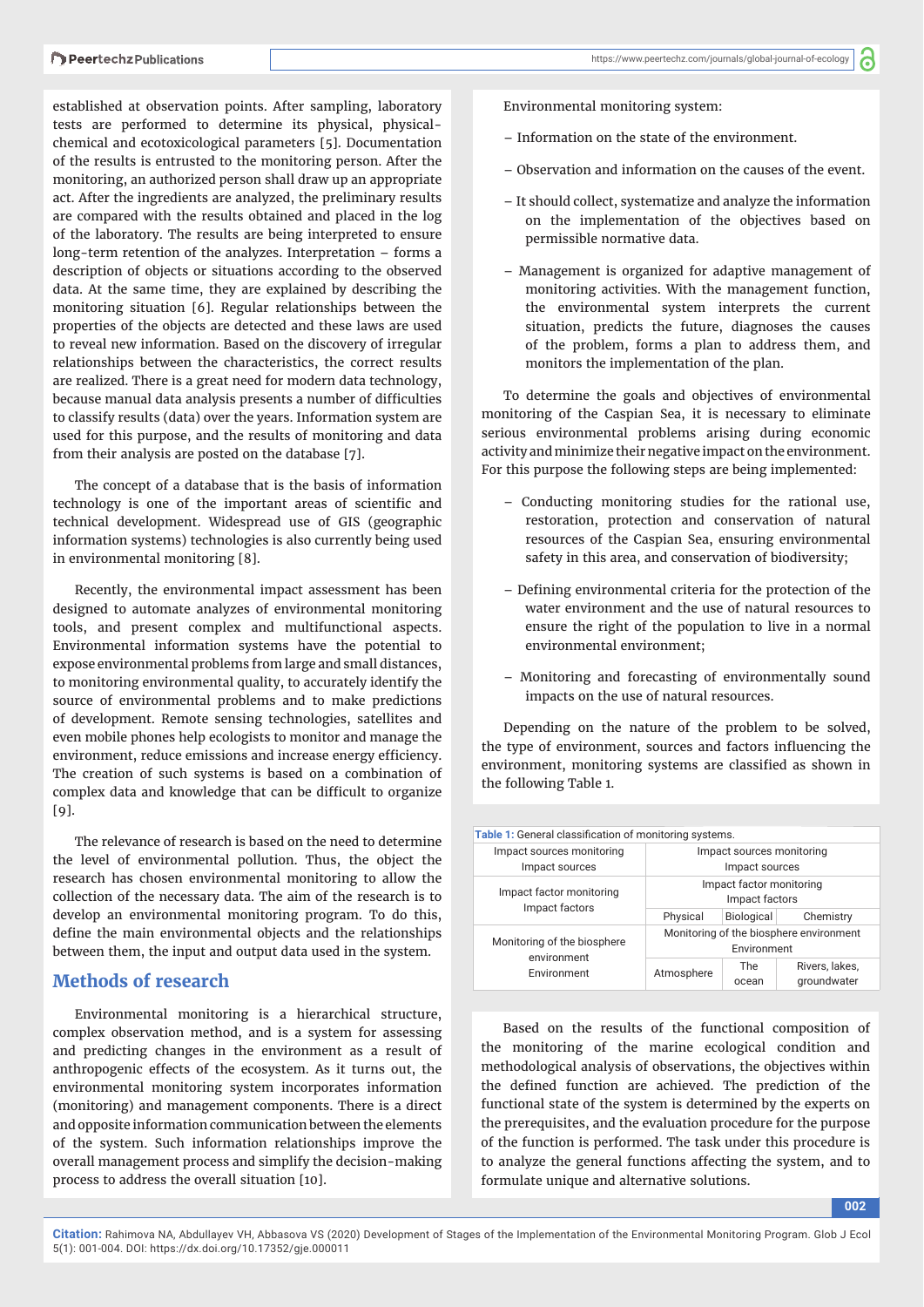A number of standard methods for environmental assessment have been developed. These methods allow for the right formation of decision-making by professionals based on collective experience. The assessment tools currently used include checklists, matrices, networks, measuring devices, geographic information and expert systems.

#### **Research results and discussion**

One of the key issues in information systems is the efficient search of data in the database. The system explored user requirements to implement a search engine for fuzzy queries and took into account requests made by them. In order to meet the needs of different users, the system has developed various queries and suitable search methods for processing these requests. The search methods proposed for the processing of queries are implemented in accordance with the requirements of individual users. Processing of queries is done using SQL and filtering procedures in Delphi environment. The use of logical and computational operations here allows you to perform complex structured queries and increase the completeness and accuracy of information retrieval.

The system is primarily regulated, that is, its frequency and content are predefined, requests are processed. The search for information is conducted according to certain criteria. Examples of such criteria include zone name, object name, output name, sample history, type of object. To make it easier to answer these queries, users are provided with structured lists, tables, and diagrams. The results are obtained using the interactive interface in the interactive mode. Below are the functions of some surveys, their implementation algorithms, and fragments from the results of the surveys.

In the system, the search for the fuzzy query is performed based on the algorithm shown in Figure 1. According to this algorithm, complete information about what types of ingredients are discharged into the sea at specific facilities and the qualitative and quantitative characteristics of these ingredients can be obtained in tables, histograms and reports.

The SELECT procedure uses WHERE instructions to select not all entries but only those that meet certain conditions. Consider the following filtering inquiries:

SELECT Thickness, Solid, Thickness

FROM «Zona.DB» Zone, «Object.DB» Object, «Chixish. DB» Chikish, «Iller.DB» Iller, «Numune.DB» Numune, «Solids.DB»

WHERE (Zona.Z\_ad = 'Baku-Absheron')

and (Object.Ob\_ad = 'Sand Island Node')

and (Chixish.Ch\_ad = 'well  $1851'$ )

and (Iller.Num\_il = 2018)

and (Numune.Num  $test = 11.02.2020$ ).

Using this kind of survey, the Baku-Absheron zone selects

the «Sand Island OGPI» and the «1851 well» into the facility. According to the selected speech, dated 11.02.2020, the tables are linked through the keywords, and the contents of the table are displayed on the screen. In the course of the survey, the prices of the search fields can be entered by the user from the ready lists and keyboards. To complete the algorithm, the Zo ne→Object→Output→Sample→Injection Chain is executed using a procedure that generates a request and generates a request.

Thus, by using the search mode to respond to any query, the user will be able to get the required queries.

#### **Conclusions**

Based on information analysis of the subject area, a geographical database structure has been established, and a



**Citation:** Rahimova NA, Abdullayev VH, Abbasova VS (2020) Development of Stages of the Implementation of the Environmental Monitoring Program. Glob J Ecol 5(1): 001-004. DOI: https://dx.doi.org/10.17352/gje.000011